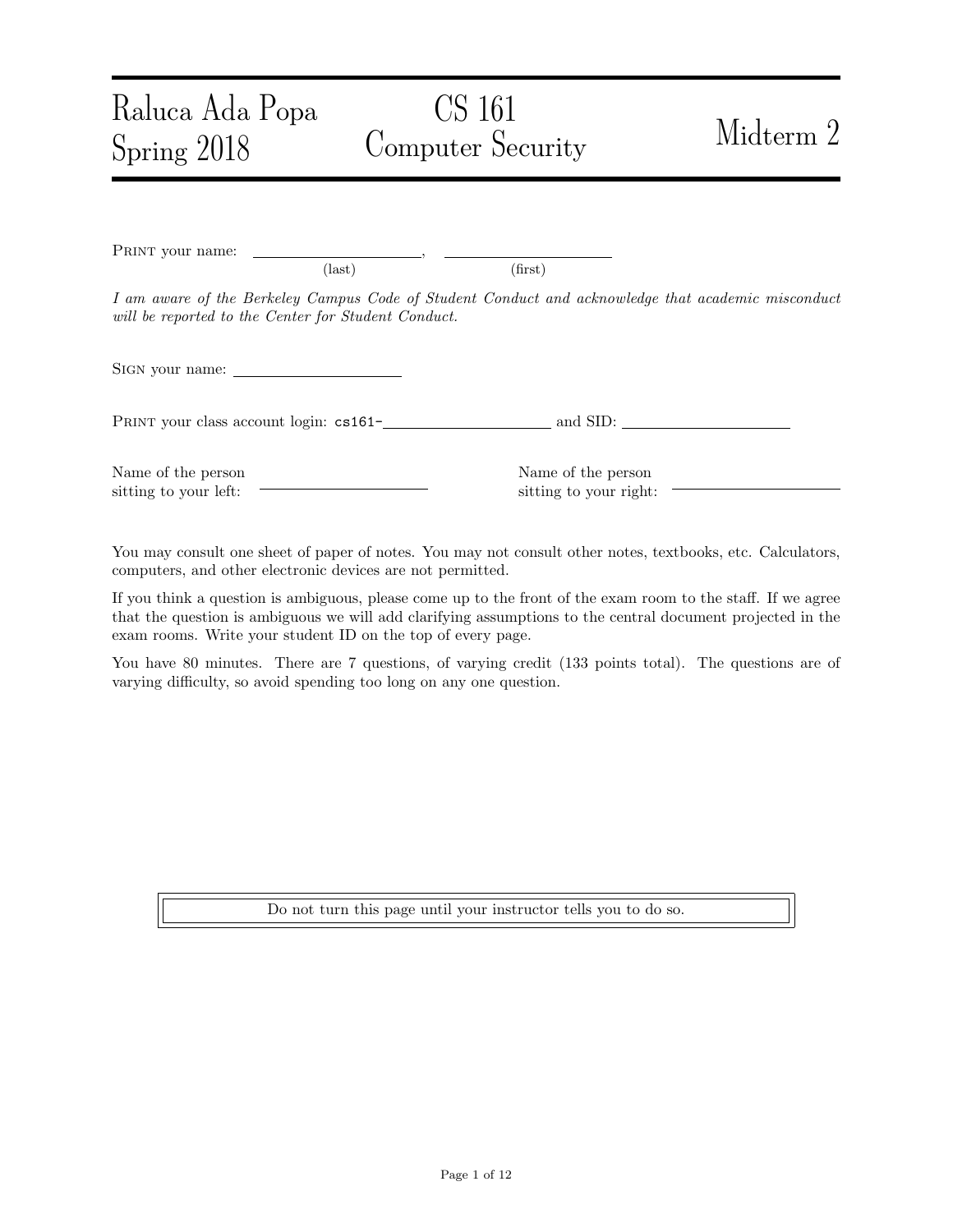| Problem 1 | <i>True or False</i><br>Answer True or False for each of the questions below. You do not need to explain your answers.                                                                                                                                     | $(20 \text{ points})$                                                                               |
|-----------|------------------------------------------------------------------------------------------------------------------------------------------------------------------------------------------------------------------------------------------------------------|-----------------------------------------------------------------------------------------------------|
|           | (a) TRUE or FALSE: Javascript running on example.com/index.html cannot manipulate webpages on<br>me.example.com.                                                                                                                                           |                                                                                                     |
|           | Ő<br>TRUE                                                                                                                                                                                                                                                  | FALSE                                                                                               |
|           | can manipulate webpages on example.com.                                                                                                                                                                                                                    | (b) TRUE or FALSE: If example.com loads Javascript from me.example.com/evil.js, then me.example.com |
|           | TRUE<br>Ő                                                                                                                                                                                                                                                  | FALSE<br>O                                                                                          |
| (c)       | TRUE or FALSE: It is impossible for a cookie set on example.com to be accessed by Javascript<br>running on me.example.com. (Assume example.com is not vulnerable to XSS.)                                                                                  |                                                                                                     |
|           | O<br>TRUE                                                                                                                                                                                                                                                  | FALSE                                                                                               |
|           | (d) TRUE or FALSE: A stateless packet filter can drop packets belonging to a connection whose first<br>packet payload (the first byte) starts with the character "x".                                                                                      |                                                                                                     |
|           | Ő<br>TRUE                                                                                                                                                                                                                                                  | FALSE                                                                                               |
|           | (e) TRUE or FALSE: A DNS server that receives multiple UDP packets from the same client can be<br>assured (with high probability) that these packets are in the order that they were sent. (Assume<br>no attackers.)                                       |                                                                                                     |
|           | TRUE<br>Ő                                                                                                                                                                                                                                                  | FALSE                                                                                               |
| (f)       | TRUE or FALSE: If an attacker guesses the IPs, ports, TCP sequence numbers and TLS sequence<br>numbers in a TLS connection, then they can successfully inject traffic into the connection.                                                                 |                                                                                                     |
|           | O<br>TRUE                                                                                                                                                                                                                                                  | FALSE                                                                                               |
| (g)       | TRUE or FALSE: If you join an unsecured network with an on-path eavesdropper, then the attacker<br>could hijack all of your HTTP requests to www.google.com. (Assume all caches are empty.)                                                                |                                                                                                     |
|           | Ő<br>TRUE                                                                                                                                                                                                                                                  | FALSE                                                                                               |
|           | (h) TRUE or FALSE: Without dropping packets, an on-path attacker can still stop you from successfully<br>creating a TLS connection with https://google.com. (Assume that google.com's IP address is<br>in your DNS cache.)                                 |                                                                                                     |
|           | TRUE<br>( )                                                                                                                                                                                                                                                | FALSE<br>$\lambda$                                                                                  |
| (1)       | TRUE or FALSE: A man-in-the-middle attacker can successfully impersonate https://google.com<br>if they forge a DNS response for google.com.                                                                                                                |                                                                                                     |
|           | Ő<br>TRUE                                                                                                                                                                                                                                                  | Ő<br>FALSE                                                                                          |
|           | (j) Say that we have two detectors. We combine them in series, by only triggering an alert if both<br>detectors detect an attack. TRUE or FALSE: The new false positive rate is always less than or equal<br>to the false positive rate of both detectors. |                                                                                                     |
|           | Ő<br>TRUE                                                                                                                                                                                                                                                  | FALSE                                                                                               |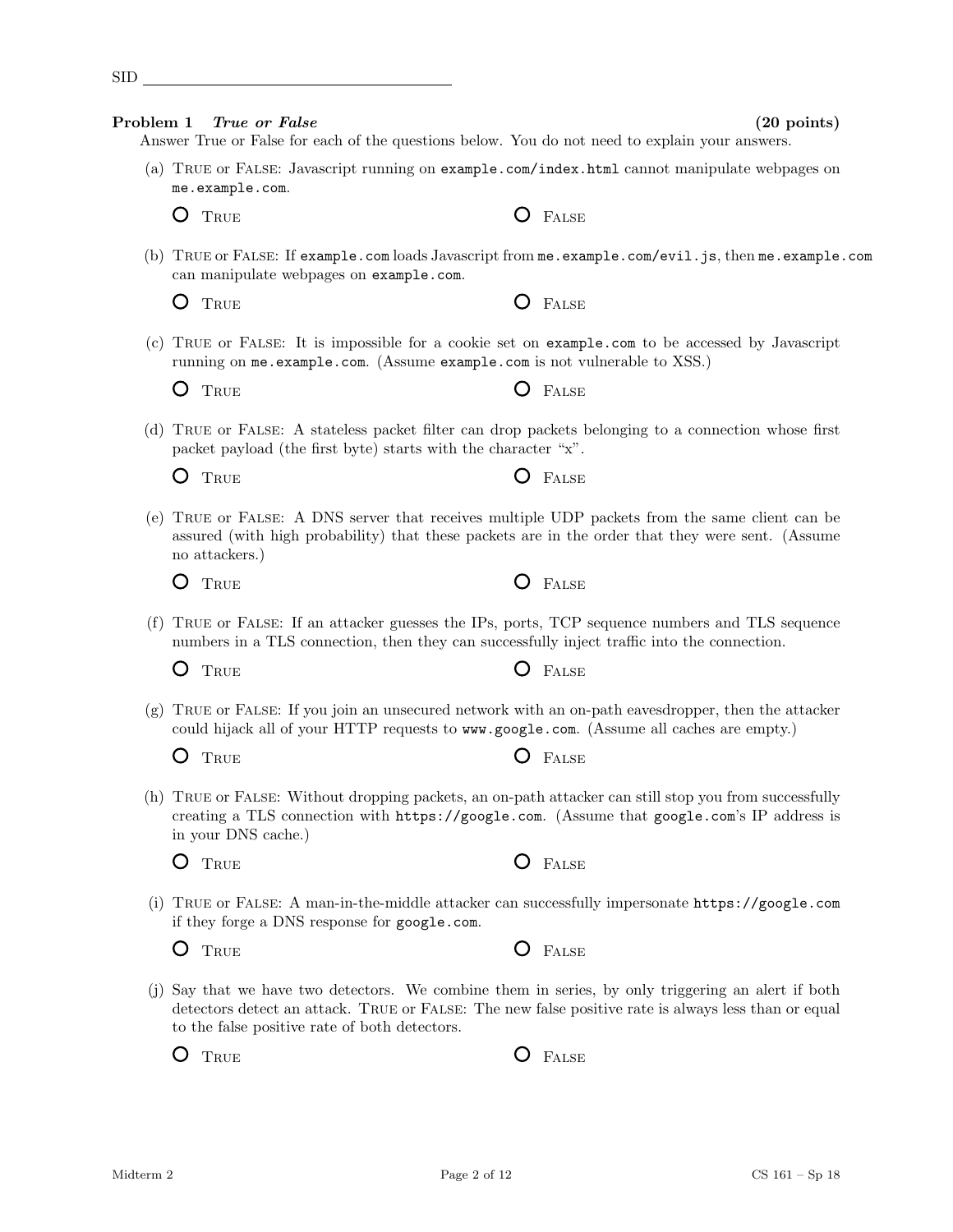$\Box$ 

| <b>SID</b> |  |  |  |
|------------|--|--|--|
|            |  |  |  |
|            |  |  |  |

For each of the questions below, select all of the technologies which would work for the scenario described. You may select multiple choices, or none of the choices.

(a) We know the IP address of a host, and we want to lookup the MAC address. (Assume we are already established on the network.)

| $\Box$ ARP | $\Box$ DHCP |
|------------|-------------|
| $\Box$ DNS | $\Box$ HTTP |

(b) Alyssa is about to open her laptop, connect to unsecured Starbucks WiFi, and load the URL http://squigler.com/feed. A man-in-the-middle on her local network wants to steal her Squigler cookies. (Assume that Squigler does not implement any defences. All caches are empty.)

| $\Box$ ARP Spoofing  | $\Box$ A reflected XSS on /feed          |
|----------------------|------------------------------------------|
| $\Box$ UDP Spoofing  | $\Box$ A stored XSS on /feed             |
| $\Box$ DHCP Spoofing | $\Box$ A buffer overflow on squigler.com |
| $\Box$ TCP Spoofing  | $\Box$ A root CA compromise              |

(c) The user is visiting a website vulnerable to an XSS attack. Mark any technology that helps prevent the XSS attack or mitigate its effects.

| $\Box$ Content-Security Policy | $\Box$ HTTPS                |
|--------------------------------|-----------------------------|
| $\Box$ VPN                     | $\Box$ DNSSEC               |
| $\Box$ Secure cookie flag      | $\Box$ Prepared statements  |
| $\Box$ Escape user input       | $\Box$ HttpOnly cookie flag |

(d) We want to create an intrusion detection system which will work on a new class of never-before-seen attacks.

| $\Box$ Anomaly-based   | $\Box$ Specification-based |
|------------------------|----------------------------|
| $\Box$ Signature-based | $\Box$ Behavioral-based    |

(e) We want to detect any attempted accesses to the file /etc/passwd.

| $\Box$ HIDS<br>$\Box$ NIDS |  |
|----------------------------|--|
|----------------------------|--|

(f) We want to detect any malware sent as email attachments.

| <b>HIDS</b> |  | $\Box$ NIDS |
|-------------|--|-------------|
|-------------|--|-------------|

(g) Considering an on-path/man-in-the-middle attacker between a DNS resolver and a DNS server, we want to prevent a DNS spoofing attack in which the DNS resolver receives an incorrect IP address for a DNS lookup on a domain name to the DNS server. Select all technologies that can prevent the attacker from modifying the contents of the DNS reply from the DNS server.

| $\Box$ TLS | $\Box$ Firewall |
|------------|-----------------|
| $\Box$ TCP | $\Box$ HIDS     |
| $\Box$ UDP | $\Box$ DNSSEC   |

Problem 2  $A/B$  Testing (27 points)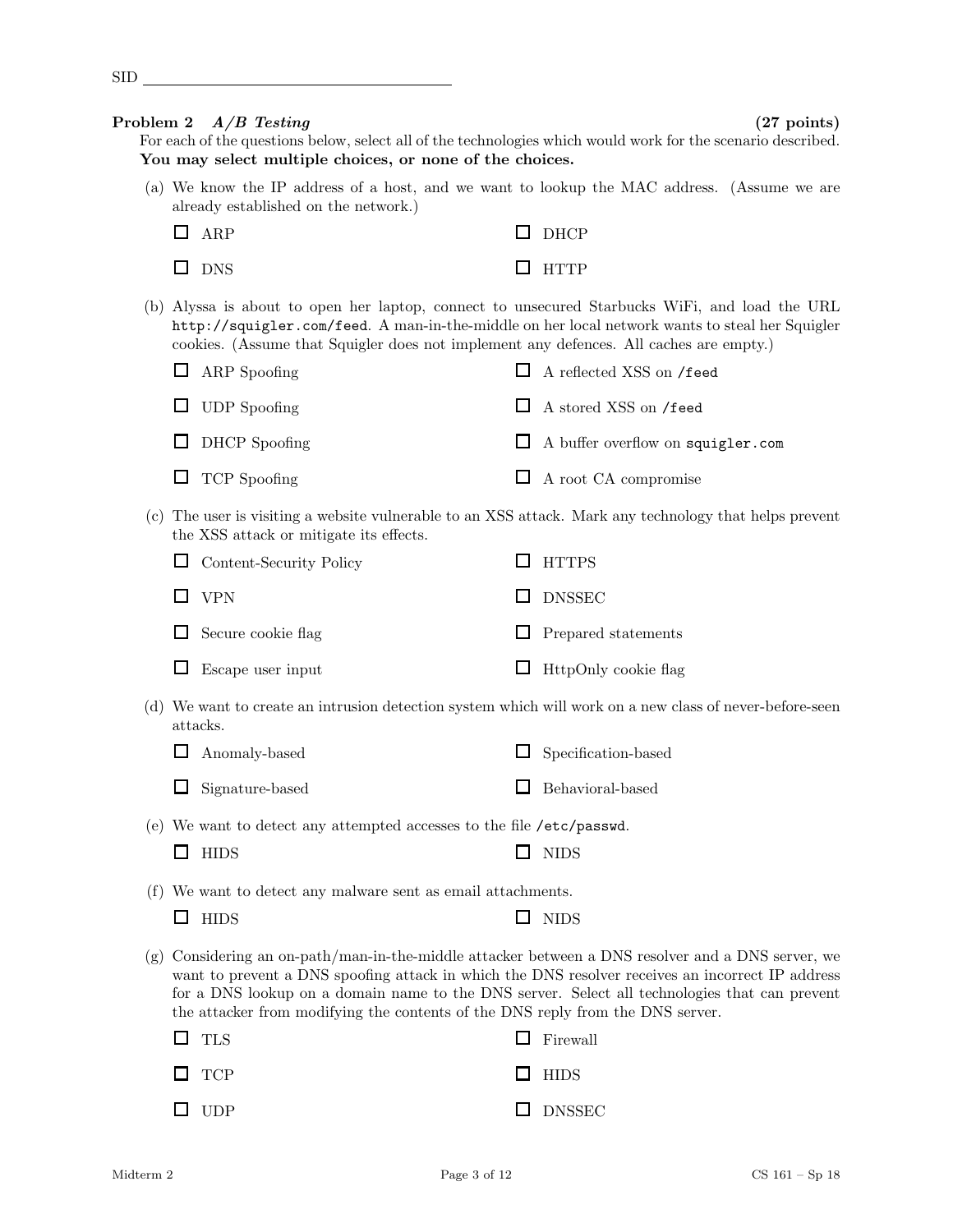(h) Consider an attacker stole the password database from a server and wants to reverse Alice's password P in particular. Assume Alice chose P by choosing one word at random from the English dictionary, and the attacker knows this. Assume that hashes are stored alongside passwords in the database. Select all ways the server can store Alice's password in the password file that would prevent an attacker from determining Alice's password.

| Hashed password $(H(P))$                                                                                                                                                                                                                                                          | Hash of $P$ using a slow hash $(100 \text{ applica-}$<br>tions of $SHA-256$ ) |
|-----------------------------------------------------------------------------------------------------------------------------------------------------------------------------------------------------------------------------------------------------------------------------------|-------------------------------------------------------------------------------|
| Salted hash of $P$ , with same salt per user                                                                                                                                                                                                                                      |                                                                               |
| Salted hash of $P$ , different salt per user                                                                                                                                                                                                                                      | Encrypted $P$ using AES-CBC                                                   |
| (i) As in the question above, but now assume Alice chose $P$ to be a random string from a large set<br>$(2^{200}$ possibilities). Select all ways the server can store Alice's password in the password file that<br>would prevent an attacker from determining Alice's password. |                                                                               |
| Hashed password $(H(P))$                                                                                                                                                                                                                                                          | Hash of $P$ using a slow hash (100 applica-                                   |
| Salted hash of $P$ , with same salt per user                                                                                                                                                                                                                                      | tions of $SHA-256$ )                                                          |
| Salted hash of $P$ , different salt per user                                                                                                                                                                                                                                      | Encrypted $P$ using AES-CBC                                                   |

 $\text{SID}$ <sub> $\_\_\$ </sub>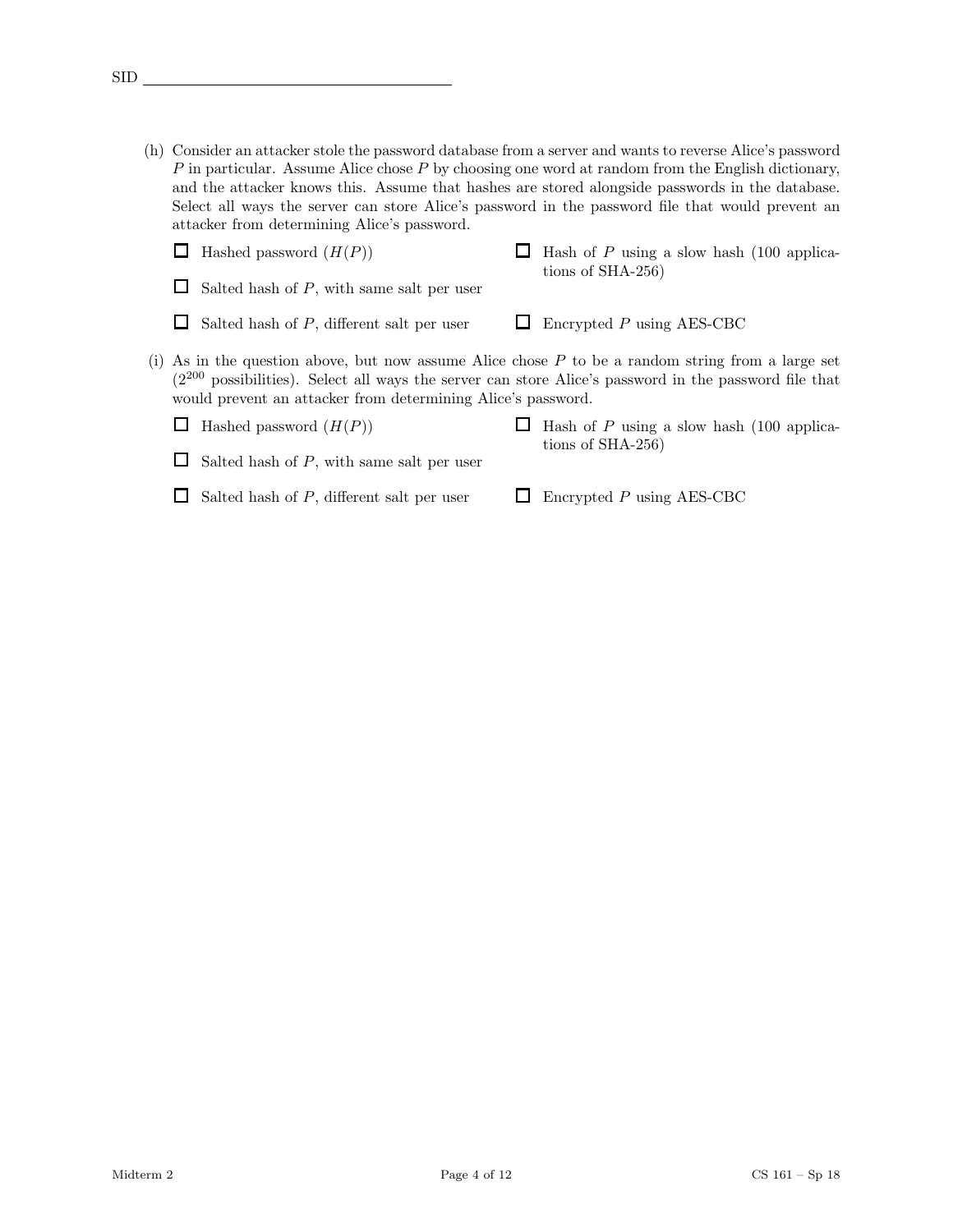### Problem 3 DNS Tree (20 points)



This tree describes a name server hierarchy. The node A is a top level domain (like .com, .edu), and each child name server controls a subdomain of its parent. Each letter corresponds to both the nameserver and the name of the domain. For example, an uncached recursive query for https://inst.E.B.A would result in queries to NS A, then NS B, then NS E.

Assume this is the complete nameserver hierarchy for A. No other nameservers under A exist apart from the ones depicted.

(a) Which one of the following nameservers could theoretically provide the most number of additional records in its response?

| O <sub>B</sub> | O <sub>D</sub>                  |
|----------------|---------------------------------|
| O <sub>C</sub> | <b>O</b> Not enough information |

- (b) If we use the most basic version of DNS, in which a resolver accepts any response over any domain from any nameserver, and NS D is compromised, which domains are safe from cache poisoning? (Assume D is contacted during resolution.)
- (c) What domains should D be allowed to give additional records for to protect against cache poisoning?
- (d) Now suppose the nameserver hierarchy operates on DNSSEC. During resolution, the resolver sends a query for inst.G.C.A to nameserver C.
	- i. What public key should be included in C's response? Choose one.

| $O$ inst | O <sub>C</sub> |
|----------|----------------|
| $O_G$    | O <sub>A</sub> |

ii. If the root key is compromised, can the resolver trust NS C's response?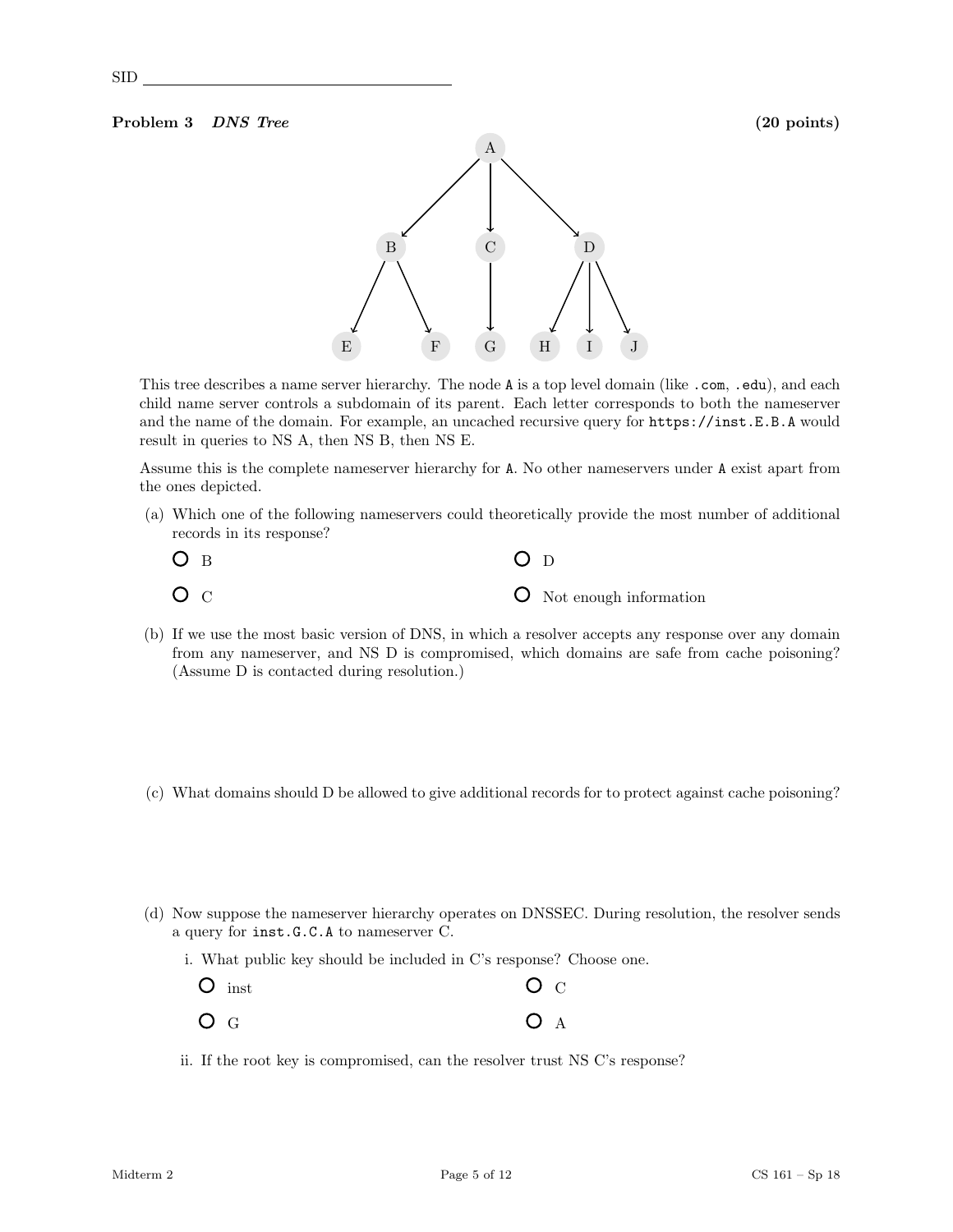$\sup$ <sub>\_\_\_</sub>

 $\bullet$  Yes  $\bullet$  No  $\bullet$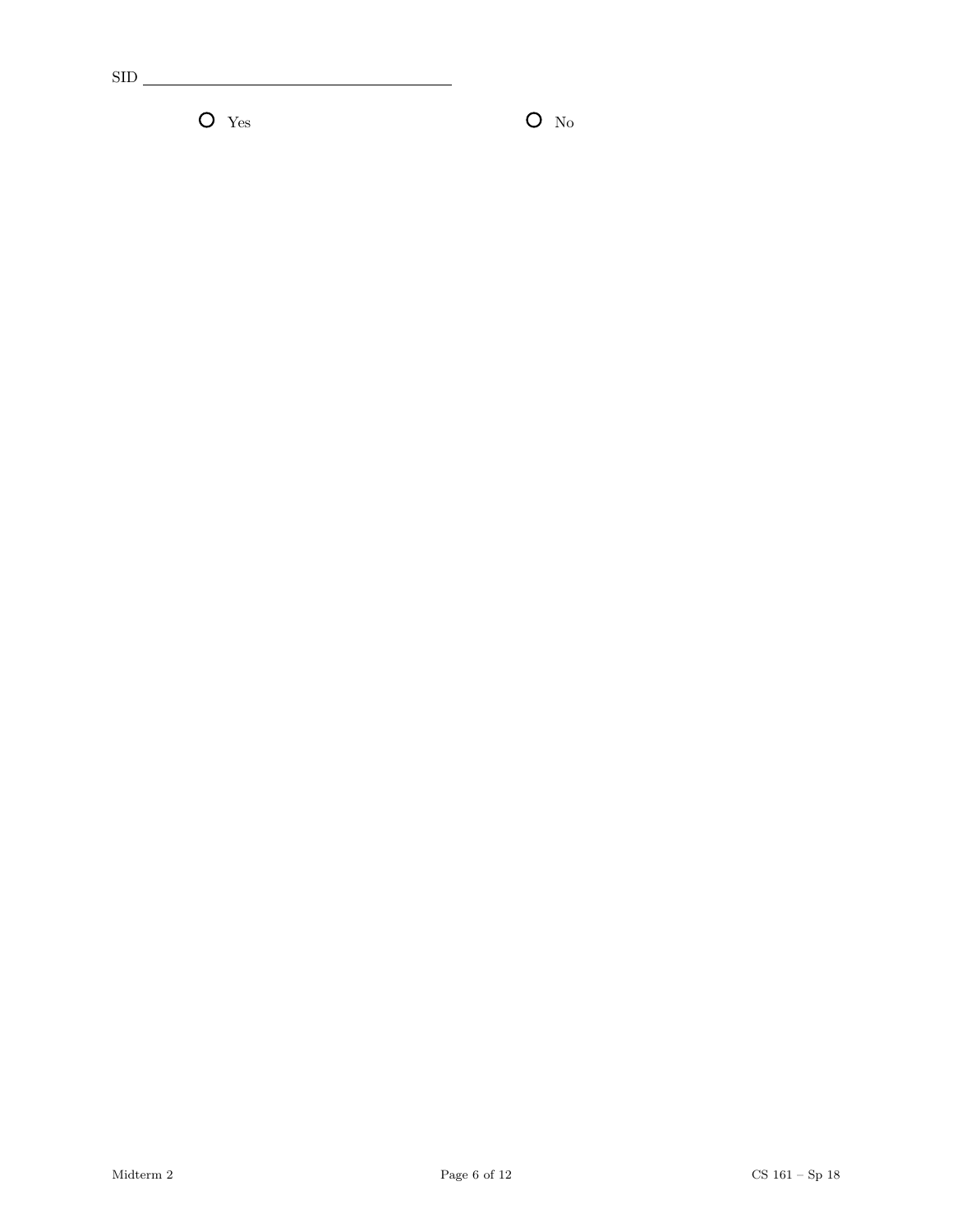# Problem  $4$  Fun with  $L2$  (20 points)

SID

Tux has gone undercover and wants to steal data from his enemy,  $\textbf{Rex}$ , who has plugged into the network with his computer labeled **CR**. Assume that the network is configured as such:



Note the tree-structure of the network.

Tux can choose one of the following options:

- 1. Taking control of some number of the DHCP servers (marked as triangles)
- 2. Taking control of some number of the switches (marked as circles)
- 3. Taking control of some number of the computers (marked as square)

Assume that if Tux has control of a switch, he has the power to drop, intercept, and modify packets. If Tux has control of a computer, he can send spoofed packets out to the network. However, the network is unpredictable and packets can arrive out of order, so you may not assume that the order of packets is tied to the number of links. For example, the packet from 6 may reach 11 before the packet from 1.

For each of the possible options, select the devices that Tux has to control to accomplish his mission. Tux wants to have to control the minimum number of devices. If there are multiple possible solutions with the same size, break ties by the solution with the smallest numerical device. For example, if both switch sets  $\{2, 5, 9\}$  and  $\{3, 4, 9\}$  are valid solutions, you should bubble  $\{2, 5, 9\}$ . Consider each option alone, namely, that the devices in that option are the only devices to be compromised.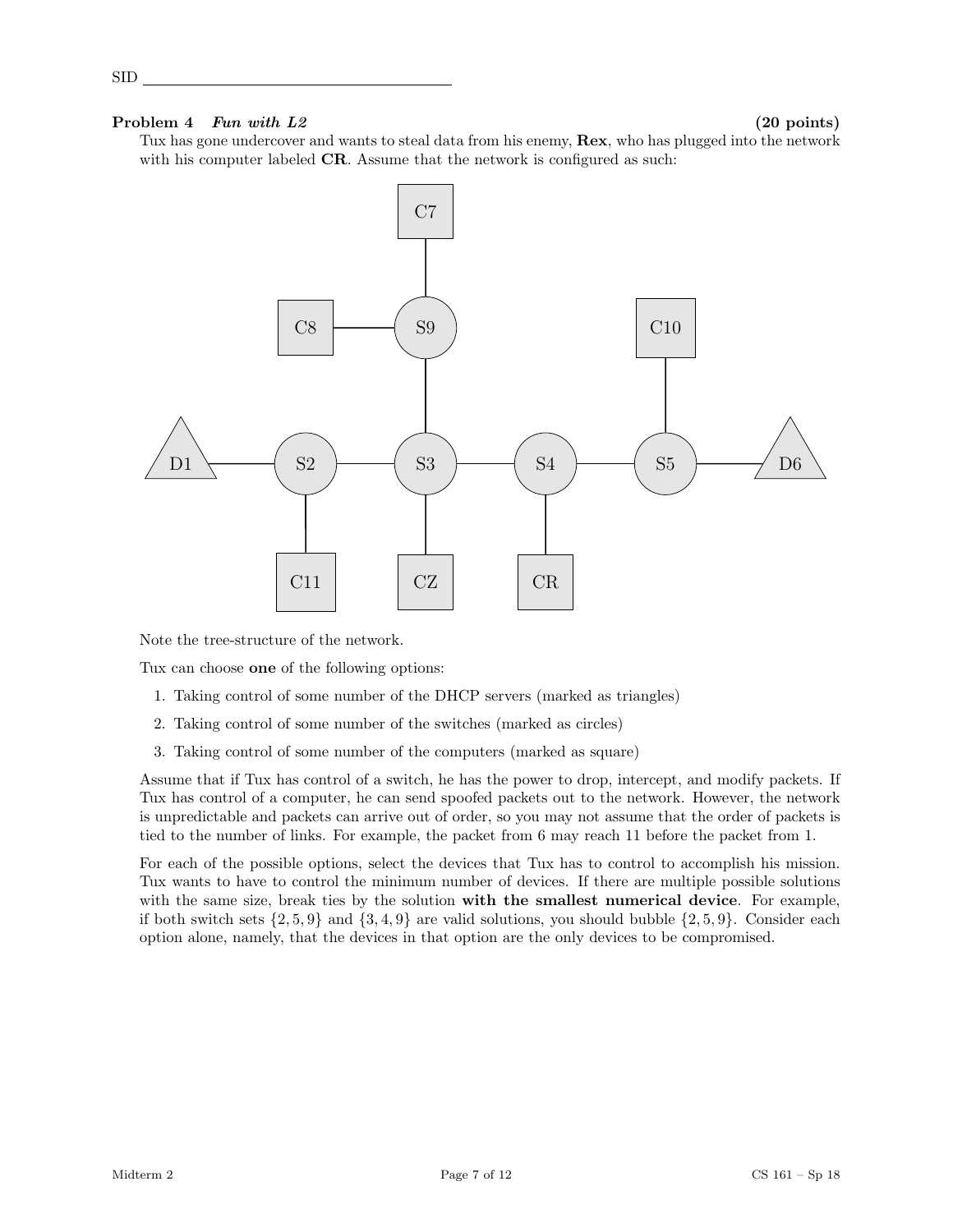- (a) Suppose Tux wants to give a fake IP address to Rex, who is just joining the network. Tux wants this attack to work 100% of the time.
	- i. Option 1: DHCP Servers

| $\Box$ D1                |           | D <sub>6</sub><br>ப |                        |                                |
|--------------------------|-----------|---------------------|------------------------|--------------------------------|
| ii. Option 2: Switches   |           |                     |                        |                                |
| $\Box$ S <sub>2</sub>    | $\Box$ S3 | $\Box$ S4           | $\Box$ S5              | S <sub>9</sub><br>$\mathbf{I}$ |
| iii. Option 3: Computers |           |                     |                        |                                |
| $\Box$ C7                | $\Box$ C8 |                     | $\Box$ C <sub>10</sub> | $\Box$ C11                     |
|                          |           |                     |                        |                                |

(b) Tux wants to give the fake IP address to Rex, but this time, Tux is okay with the attack working only part of the time.

| i. Option 1: DHCP Servers |           |           |                       |                  |
|---------------------------|-----------|-----------|-----------------------|------------------|
| $\Box$ D1                 |           |           | $\Box$ D <sub>6</sub> |                  |
| ii. Option 2: Switches    |           |           |                       |                  |
| $\Box$ S <sub>2</sub>     | $\Box$ S3 | $\Box$ S4 | $\Box$ S5             | <b>S9</b><br>l 1 |

iii. Option 3: Computers: Purposely omitted.

- (c) Tux wants his computer (located at CZ) to be sent all of Rex's outgoing Layer 3 (IP) traffic (but doesn't care about Rex's Layer 2 traffic). He intends to do this by spoofing DHCP packets. Which of the four steps of the DHCP protocol should Tux aim to spoof?
- (d) Tux wants the above attack to work 100% of the time. Which devices should he control? (Same rules as above)
	- i. Option 1: DHCP Servers

| $\Box$ D1                |           | $\Box$ D <sub>6</sub> |                       |           |
|--------------------------|-----------|-----------------------|-----------------------|-----------|
| ii. Option 2: Switches   |           |                       |                       |           |
| $\square$ S <sub>2</sub> | $\Box$ S3 | $\Box$ S4             | $\Box$ S <sub>5</sub> | $\Box$ S9 |
| iii. Option 3: Computers |           |                       |                       |           |
| C7                       | C8        | l I                   | C10                   | C11       |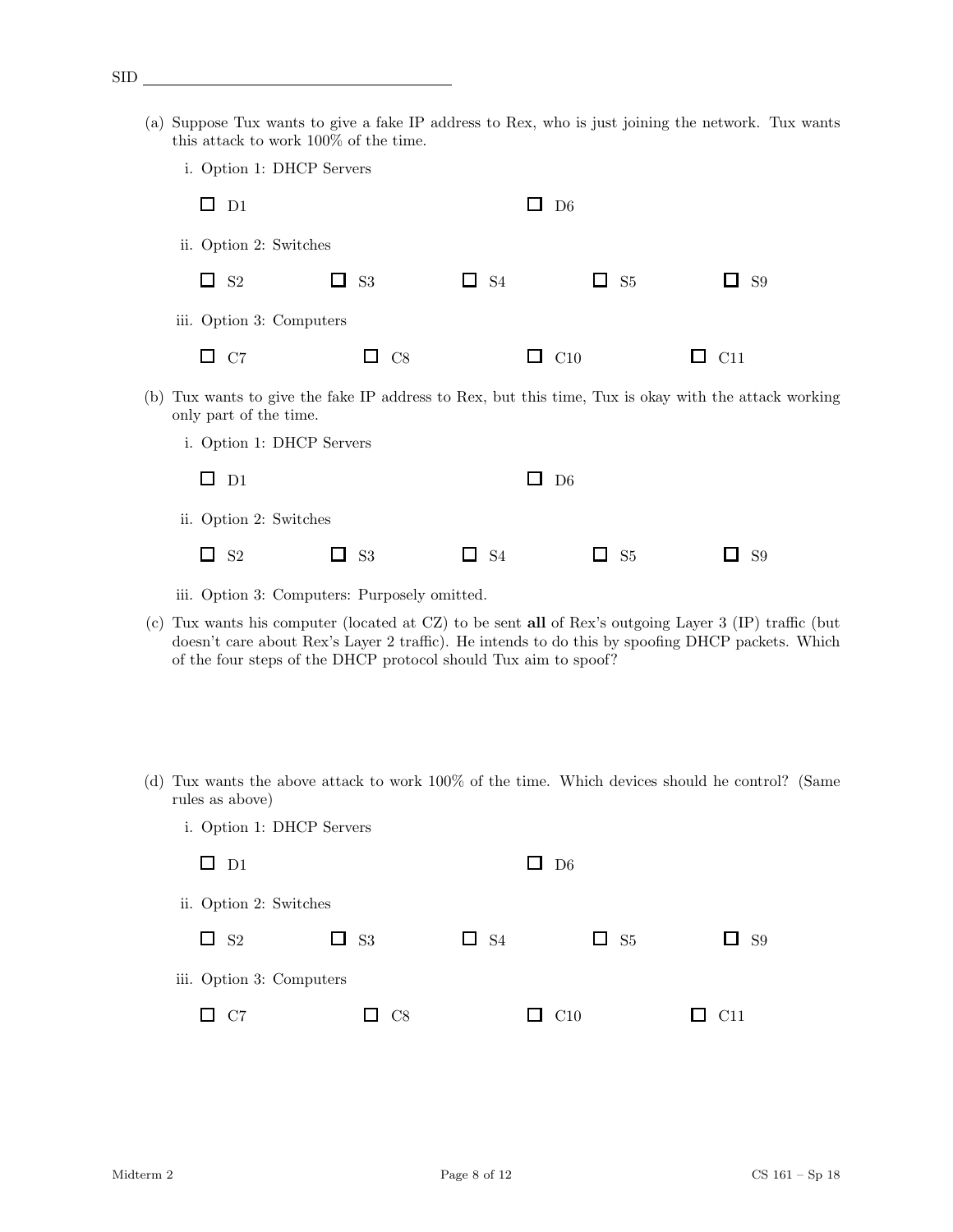## Problem 5 Blind Signatures (15 points)

SID

A *blind signature scheme* is a digital signature scheme where the contents of the original message are hidden from the person signing the message. Specifically, we define the following cryptographic primitives:

- 1. KEYGEN(): returns a public key  $pk$  and a secret key  $sk$ .
- 2. SIGN $(sk, m)$ : signs m, as in traditional signature schemes.
- 3. VERIFY $(pk, s, m)$ : verifies the signature s on the message m, as in traditional signature schemes.
- 4. BLIND(m, r): takes in a message  $m \in [0, N]$  and a random number r. It returns a "blinded" message  $m'.$
- 5. UNBLIND(s', r): when applied to a valid signature s' on a blinded message m' with the original randomness r, UNBLIND produces a valid signature s on the original message  $m$ .

For the purpose of this question, we will assume that our messages, signatures and randomness are all encoded as numbers modulo some  $N$ . Assume that all math occurs modulo  $N$ .

<span id="page-8-0"></span>If Alice wants Bob to blindly sign the message  $m$ , she can perform the following protocol:

- 1. Alice generates a random number r with  $0 \leq r < N$ .
- 2. Alice computes  $m' \leftarrow \text{BLIND}(m, r)$  and sends m' to Bob.
- 3. Bob computes  $s' \leftarrow \text{Sign}(sk, m')$  and sends s' to Alice.
- <span id="page-8-1"></span>4. Alice computes  $s \leftarrow \text{UNBLIND}(s', r)$ .
- <span id="page-8-2"></span>5. Alice checks VERIFY( $pk, s, m$ ) to make sure that Bob is giving her a real signature.

A signature scheme is valid, if, for every correct run of Steps [1](#page-8-0)[–4,](#page-8-1) it verifies correctly in Step [5](#page-8-2) (except possibly with some negligible probability of failure).

Moreover, we say that it is **unforgeable** if Alice cannot create a signature on a message  $m$  for which she did not follow the protocol above, similarly to regular digital signatures.

We consider the following two possible definitions for blindness:

- 1. Blindness I (Random messages): Alice randomly chooses two messages  $m_0$  and  $m_1$ . Alice flips a coin b to select either  $m_0$  or  $m_1$ , and sends a blinded message  $m'_b$  to Bob. Alice then shows Bob both  $m_0$  and  $m_1$ . Bob wins if he can identify which of  $m_0$  and  $m_1$  was blinded. If Bob cannot win with probability significantly greater than  $\frac{1}{2}$ , we say that the scheme satisfies **Blindness I**.
- 2. **Blindness II** (Bob chooses): Bob chooses two messages  $m_0$  and  $m_1$ , and gives both to Alice. Alice flips a coin b to select either  $m_0$  or  $m_1$ , and sends a blinded message  $m'_b$  to Bob. Bob wins if he can identify which of  $m_0$  and  $m_1$  was blinded. If Bob cannot win with probability significantly greater than  $\frac{1}{2}$ , we say that the scheme satisfies **Blindness II**.

Now we will consider some candidates for blind signature schemes. For each of the schemes below, identify which of the properties it supports. In all the schemes below, KEYGEN, SIGN and VERIFY are identical to the RSA signature scheme as presented in class, except no hash is applied to the **message before signing or verification**. The number  $N$  is set to be the public key. If a scheme is not a valid blind signature scheme, you do not need to mark its other properties.

[Quick RSA reminder:  $sk = d$ , SIGN $(sk, m) = H(m)^d \mod N$ , VERIFY $(pk, s, m) : s^3 \mod N \stackrel{?}{=} H(m) \mod N$ .]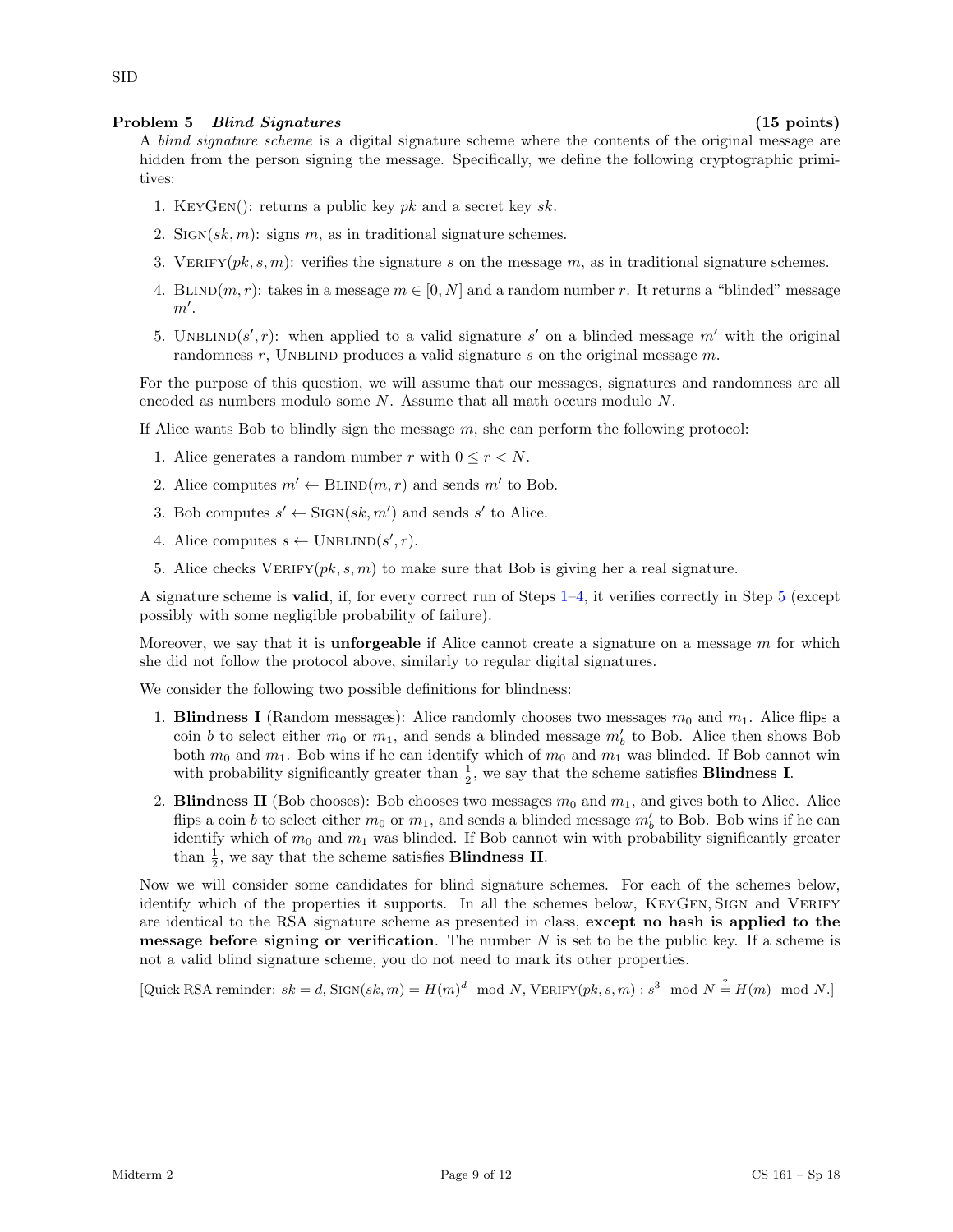| <b>SID</b> |                                                             |                                                                                                            |
|------------|-------------------------------------------------------------|------------------------------------------------------------------------------------------------------------|
|            | (a) BLIND $(m,r) = mr^3$ and UNBLIND $(s', r) = s'r^{-1}$ . |                                                                                                            |
|            | Valid scheme                                                | Invalid scheme                                                                                             |
|            | Blindness I (Random messages)                               | Unforgeable                                                                                                |
|            | Blindness II (Bob chooses)                                  |                                                                                                            |
|            |                                                             | (b) BLIND $(m,r) = H(mr^3)$ and UNBLIND $(s',r) = s'H(r^{-1})$ , where H is a cryptographic hash function. |
|            | Valid scheme                                                | Invalid scheme                                                                                             |
|            | Blindness I (Random messages)                               | Unforgeable                                                                                                |
|            | Blindness II (Bob chooses)                                  |                                                                                                            |
|            | (c)                                                         | BLIND $(m,r) = H(m)r^3$ and UNBLIND $(s',r) = s'r^{-1}$ , where H is a cryptographic hash function.        |
|            | Valid scheme                                                | Invalid scheme                                                                                             |
|            | Blindness I (Random messages)                               | Unforgeable                                                                                                |
|            | Blindness II (Bob chooses)                                  |                                                                                                            |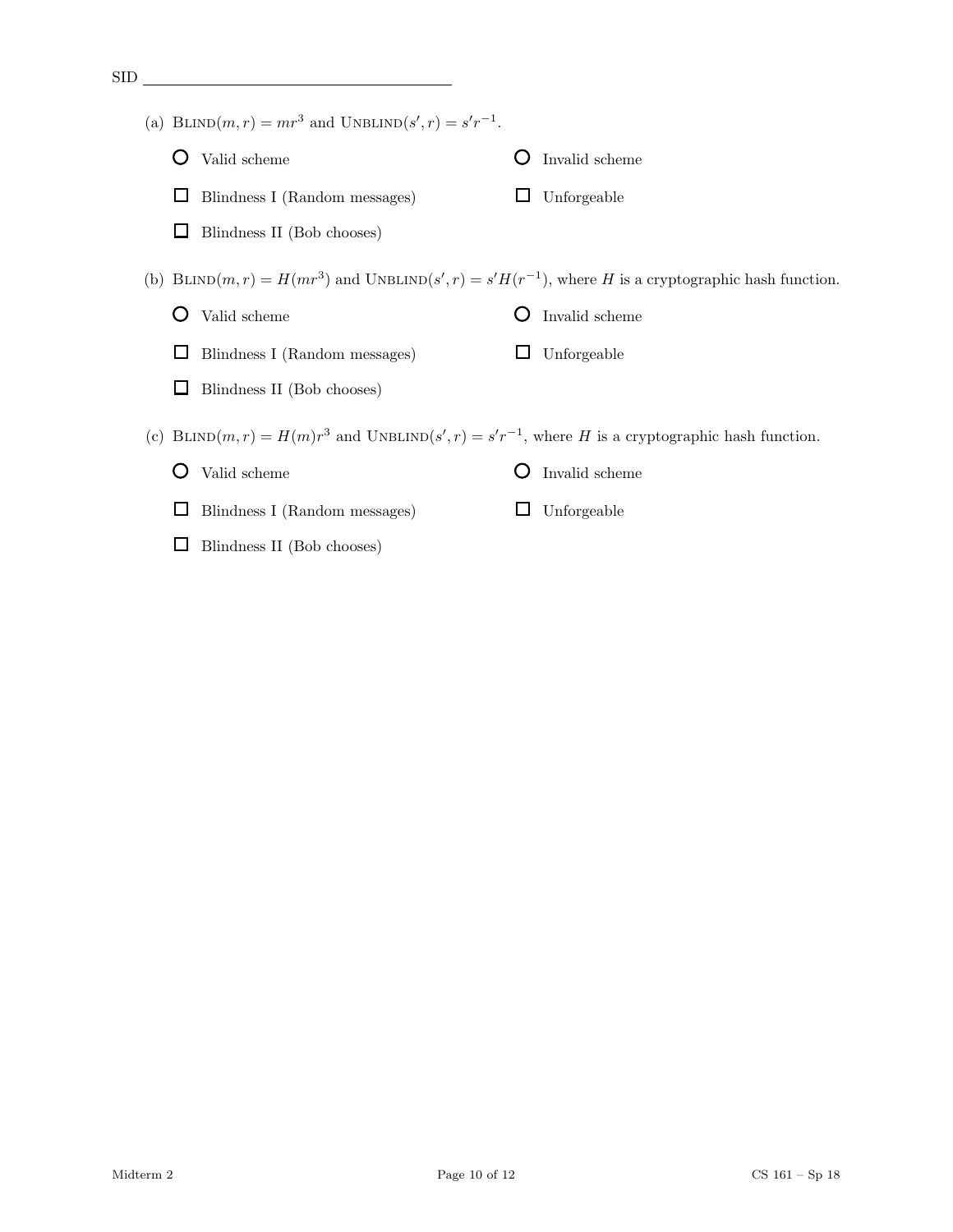### Problem 6 Blue and Red Teams (16 points) Give only one answer to each question.

- (a) Answer the following short-answer questions about network security defenses.
	- i. Explain the meaning and purpose of the rule ext allow tcp  $*:80 \rightarrow *** \text{ if } ACK \text{ set.}$
	- ii. In class, we saw an attack where a packet containing something "bad" (the word "root") was split over multiple packets to evade detection. Name one technology that can detect the correct byte sequence received by the destination.
- (b) Answer the following short-answer questions about web attacks.
	- i. Boogle uses the following PHP code to display what a user has searched for.

```
$SEARCHTERM = $_GET['QUERY'];
echo "You searched for: <b>$SEARCHTERM</b>";
```
What query should Alyssa enter to make the site display an alert box saying hacked?

ii. Boogle's website performs the following database query for every search query:

INSERT INTO query\_log VALUES ('\$SEARCHTERM');

where \$SEARCHTERM is the search term that a user searches for. Moreover, Boogle checks the syntax of SQL queries before they are executed, and will not execute them if their syntax is invalid (i.e., quotes/parenthesis are closed incorrectly, missing semicolon separating queries). Boogle also does not allow the command "--" (SQL comment) in queries because it saw in CS 161 that it can be exploited by hackers.

Boogle also has a table prohibited users where it stores (in a column called user) the name of each user who is not allowed to access certain parts of its site. Eve knows that her name 'Eve' is in that database and wants to remove it. She has access to the form that triggers the insert query above. What should Eve enter in the search box to do so? (Keep in mind Boogle's filter described above.)